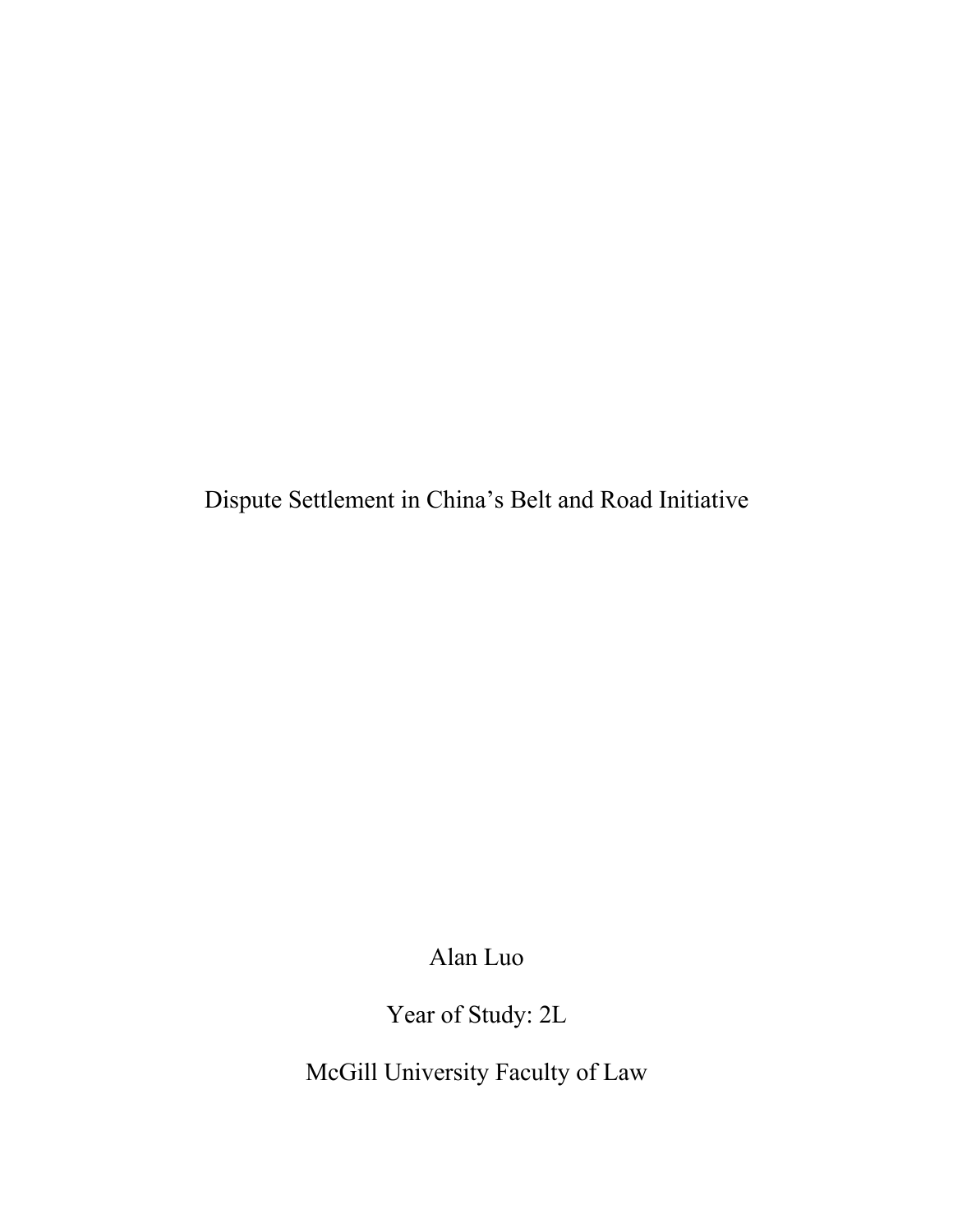# Introduction

China's rapid economic rise has had major impacts on world politics in the  $21<sup>st</sup>$  century. The subject of this paper, the recent Belt and Road Initiative (BRI), is one of many examples of China's continuing political and economic evolution. This paper will first place the BRI in its geopolitical context. Then, it will discuss the legal implications of the BRI in matters of dispute settlement, exposing the delicate decisions that Beijing will have to take.

# 1. Contextualization

#### 1.1. Political and economic analysis of the realities surrounding BRI

#### 1.1.1. Chinese economic growth

Since 1953, under Chairman Mao Zedong's leadership, the Chinese economy has been centrally planned. Under this model, the State sets production goals, effectively giving no incentive or motive for firms, workers, and farmers to seek increased productivity and efficiency<sup>1</sup>. After Mao's death in 1979, China launched several economic reforms following free market principles<sup>2</sup>. This allowed an unprecedented period of growth in which China's annual real GDP averaged 9,5%<sup>3</sup>. China's rate of GDP growth has however declined slowly in the past 2 decades and recent IMF forecasts predict that by 2024, it will fall to 5,5%4. This is due to China's technological development which is starting to level itself to be on par with major developed countries. As a result, real GDP growth will diminish significantly from its historic levels unless China

<sup>1</sup> US Congress, Congressional Research Service, *China's Economic Rise: History, Trends, Challenges, Implications for the United States*, (Washington: Congressional Research Service, June 25 2019) at 2.

<sup>2</sup> *Ibid* at 4.

<sup>3</sup> *Ibid* at 6.

<sup>4</sup> Yuan Ying, "China's growth to weaken to 5.5% by 2023, IMF says", *Financial Times*, (May 30 2018) online:

<sup>&</sup>lt; https://www.ft.com/content/473ff7ca-63d2-11e8-90c2-9563a0613e56>.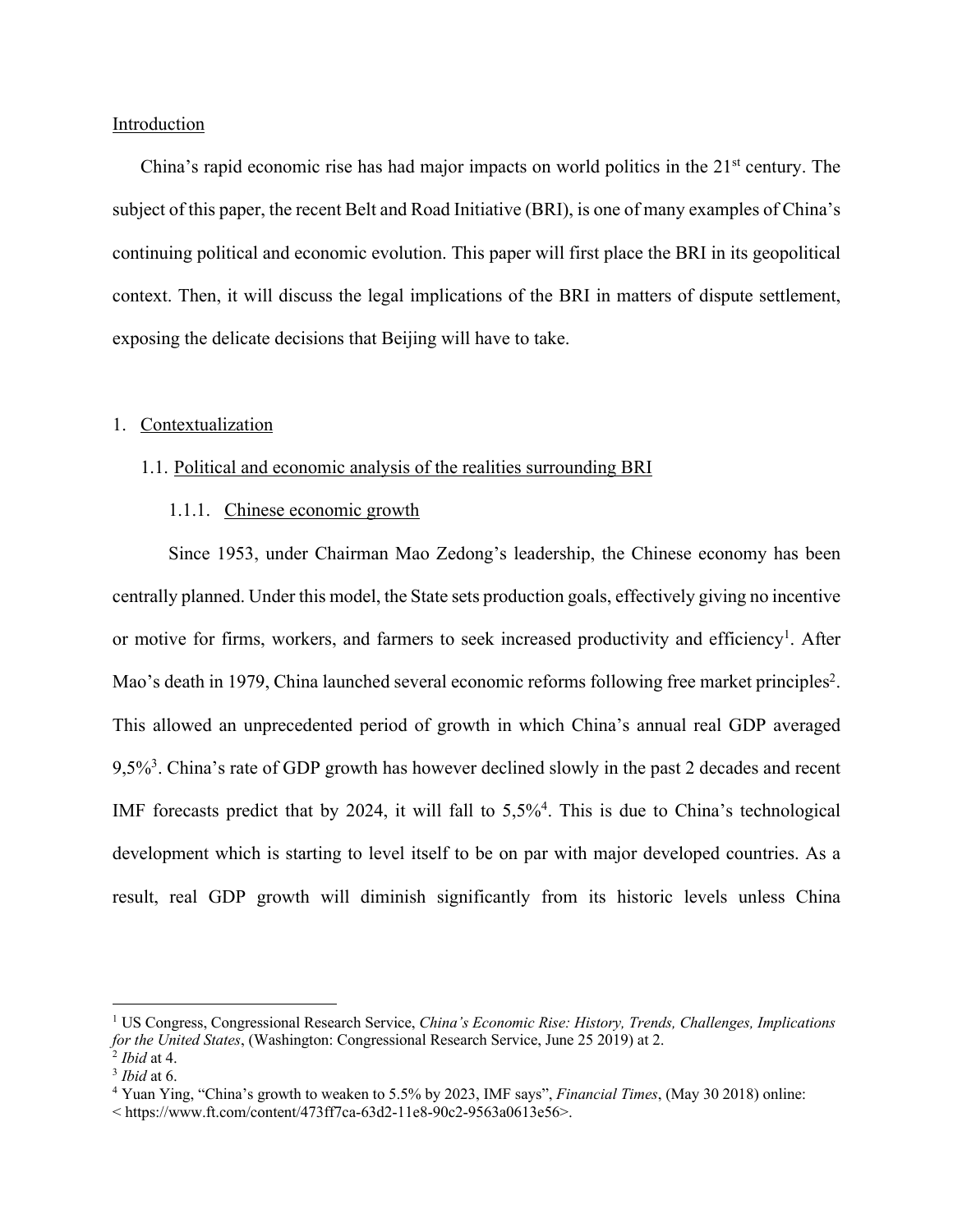restructures its economic policies<sup>5</sup>. In economic jargon, this is known as the "middle-income trap", where failure to sustain high levels of productivity in an economy leads to economic stagnation and inability to transition to a high-income economy<sup>6</sup>. Despite these ongoing problems, China has become a serious contender to America's title as the first world power.

# 1.1.2. Tense political rivalry in China-USA relationships

Although China has incessantly repeated that it does not seek conflict with the United States, recent events such as the ongoing bilateral trade war or China's dismissal of American concerns pertaining to its positioning in the South China Sea seem to indicate that Beijing's quest for political, economic and military legitimacy is leading to exactly the contrary of what it says it is doing7. If China surpassed the US as the biggest global superpower, it would mean a massive shift in global power dynamics, which explains the tense atmosphere surrounding the China-USA relationship.

#### 1.2. China's quest for global recognition and the BRI

1.2.1. Origins

In September 2013, during his visit to Central Asia and Southeast Asia, Chinese President Xi Jinping announced his intentions of developing the BRI. It was touted as the modern reinvention of the old Silk Road, the famed network of trade routes leading to and from China and used between the  $2<sup>nd</sup>$  century BCE to the  $18<sup>th</sup>$  century for the commerce of spice and other goods. He

<https://www.adb.org/sites/default/files/publication/322961/adbi-wp749.pdf>.

<sup>5</sup> Glawe Linda and Wagner Helmut, "The People's Republic of China in the Middle Income Trap?" (June 2015) at 20, oonline (pdf): *Asian Development Bank Institute* 

 $\frac{6}{7}$  *Ibid* at 6.<br><sup>7</sup> Graham Richardson "The China Threat: Myths, Realities and Implications for U.S. Foreign Policy" (2010) at 56, online (pdf): *Centre for International Policy Studies* <https://www.cips-cepi.ca/wpcontent/uploads/2011/10/Richardson.pdf>.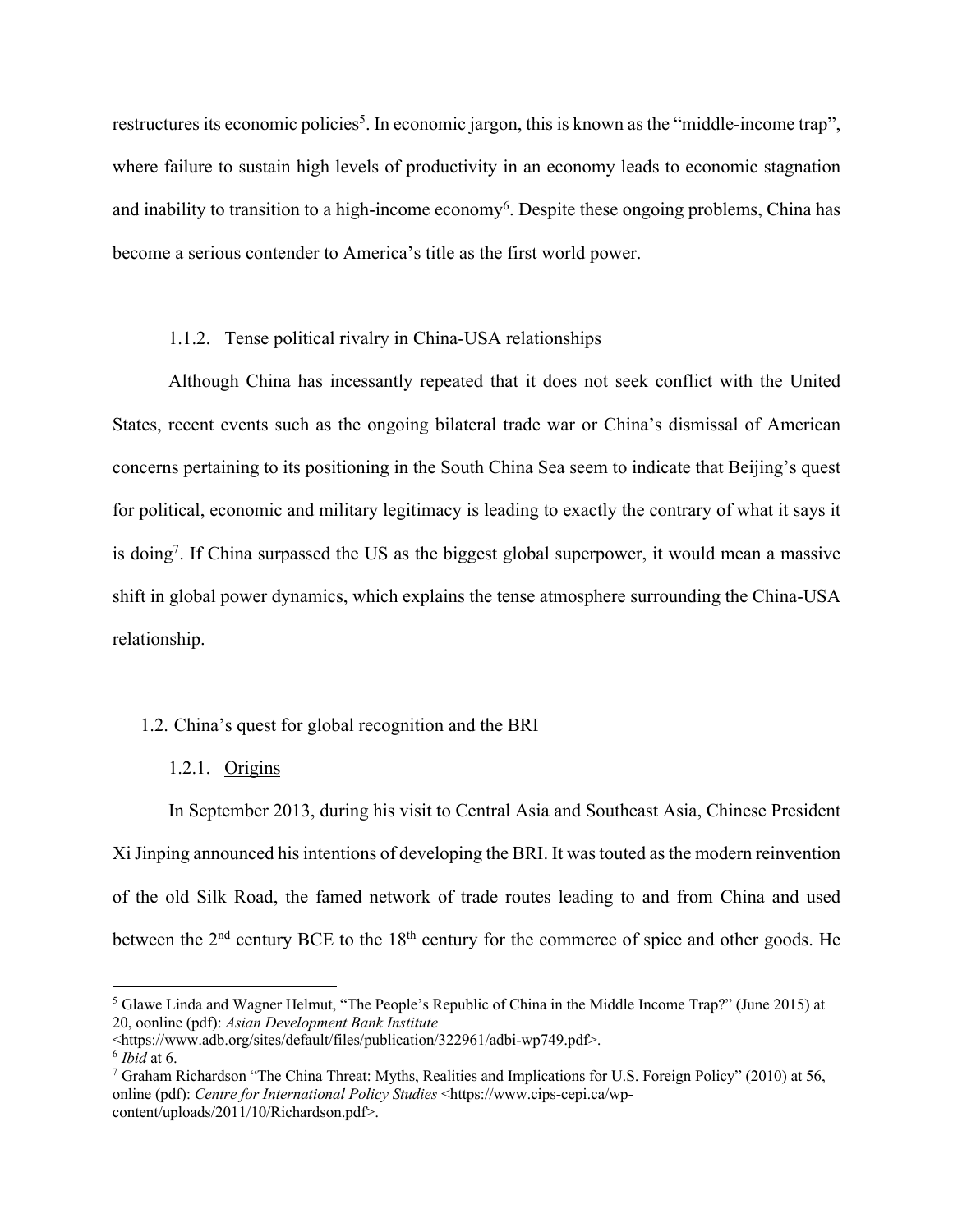also emphasized that this project would allow new bilateral and multilateral trades deals to be signed, effectively creating stronger economic as well as political bonds between China, Central Asia, Russia and Baltic Europe<sup>8</sup>. The premise of the BRI is relatively simple: establish wide-range economic corridors between China and participating countries in order to facilitate and enhance political and economic cooperation<sup>9</sup>. This will be done primarily through the injection of Chinese capital investment into the infrastructural economy of participating countries in the areas of transport, energy, and industrial activity $10$ .

Behind this massive project are three key policy considerations. First, export China's oversupply of domestic products such as steel. Second, increase China's influence in other parts of the world and especially emerging countries. Third, provide alternative financing sources to participating countries<sup>11</sup>.

#### 1.2.2. The situation until now

The massiveness of this project is quantifiable: according to China's official media in December 2017, 86 countries and international organizations had already signed cooperation agreements under the helm of BRI<sup>12</sup>. Additionally, the World Economic Forum predicts that China could spend up to \$8 trillion on BRI, effectively providing a huge boost to China's economy by

<sup>8</sup> Poomintry Sooksripaisarnkit & Sai Ramani Garimella, *China's One Belt One Road Initiative and Private*  International Law, (New York: Routledge, 2018) at 1-3.<br>
<sup>9</sup> Ibid at 3.<br>
<sup>10</sup> Ibid.<br>
<sup>11</sup> Ibid.<br>
<sup>12</sup> Xinhua, "China signs cooperation agreements with 86 entities under Belt and Road" (December 23 2017), online:

*Chinadaily* < https://www.chinadaily.com.cn/a/201712/23/WS5a3dbf9da31008cf16da306e.html>.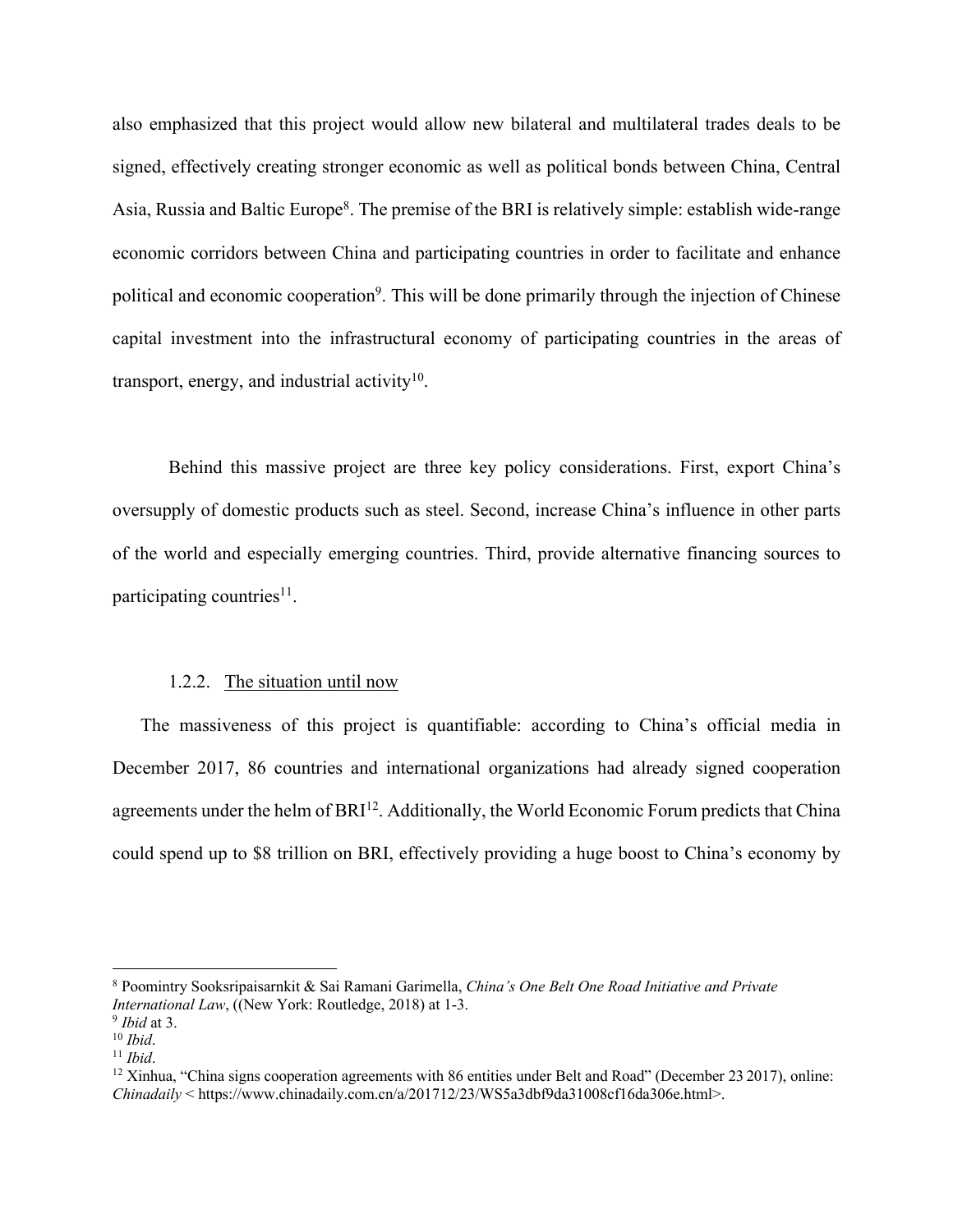way of increasing capital investments<sup>13</sup>. OBOR epitomizes all of the previously described tension on the global political arena. As an initiative led by China for large-scale economic cooperation in vast areas of policy, trade, investment, finance and socio-cultural exchanges, Western powers fear that the implementation of this massive initiative would allow Beijing to impose subjective standards of investment and trade on smaller states, effectively giving the Chinese a distinct opportunity to impose a subjective model of governance<sup>14</sup>. Legally speaking, the primacy of a characteristically Chinese interventionist policy would have unprecedented repercussions on international norms concerning restriction of sovereignty. This would set international business and trade law into unchartered territory concerning dispute resolution.

# 2. The legal ramifications of OBOR

# 2.1. Disputes

# 2.1.1. Legal issues that may arise from OBOR

A project of such massive proportions necessarily entails complex legal problems which will need to be addressed before being put in place. One of the specific and unique legal issues which arises out of the implementation of the BRI concerns the appropriate dispute settlement mechanism that should be designated in the BITs and/or FTAs signed between China and participating countries to the initiative. Effectively, as the cooperative framework of substantive and procedural rules within OBOR must be open to all participating parties and not just a select group of countries or regions, no single existing mechanism would be appropriate to settle disputes arising out of the initiative<sup>15</sup>. The proposed legal framework must also address the tense political climates reigning

<sup>&</sup>lt;sup>13</sup> Anna Bruce-Lockhart, "China's \$900 billion New Silk Road. What you need to know" (June 26 2017), online: *World Economic Forum* < https://www.weforum.org/agenda/2017/06/china-new-silk-road-explainer/>.<sup>14</sup> Sooksripainsarnkit & Garimella. *supra* note 8 at 32.

<sup>&</sup>lt;sup>15</sup> Jiaxiang Hu & Jie Huang, "Dispute Resolution Mechanisms and Organizations in the Implementation of One Belt, One Road Intiative: Whence and Whither" (2018) 52:5 Journal of World Trade at 817.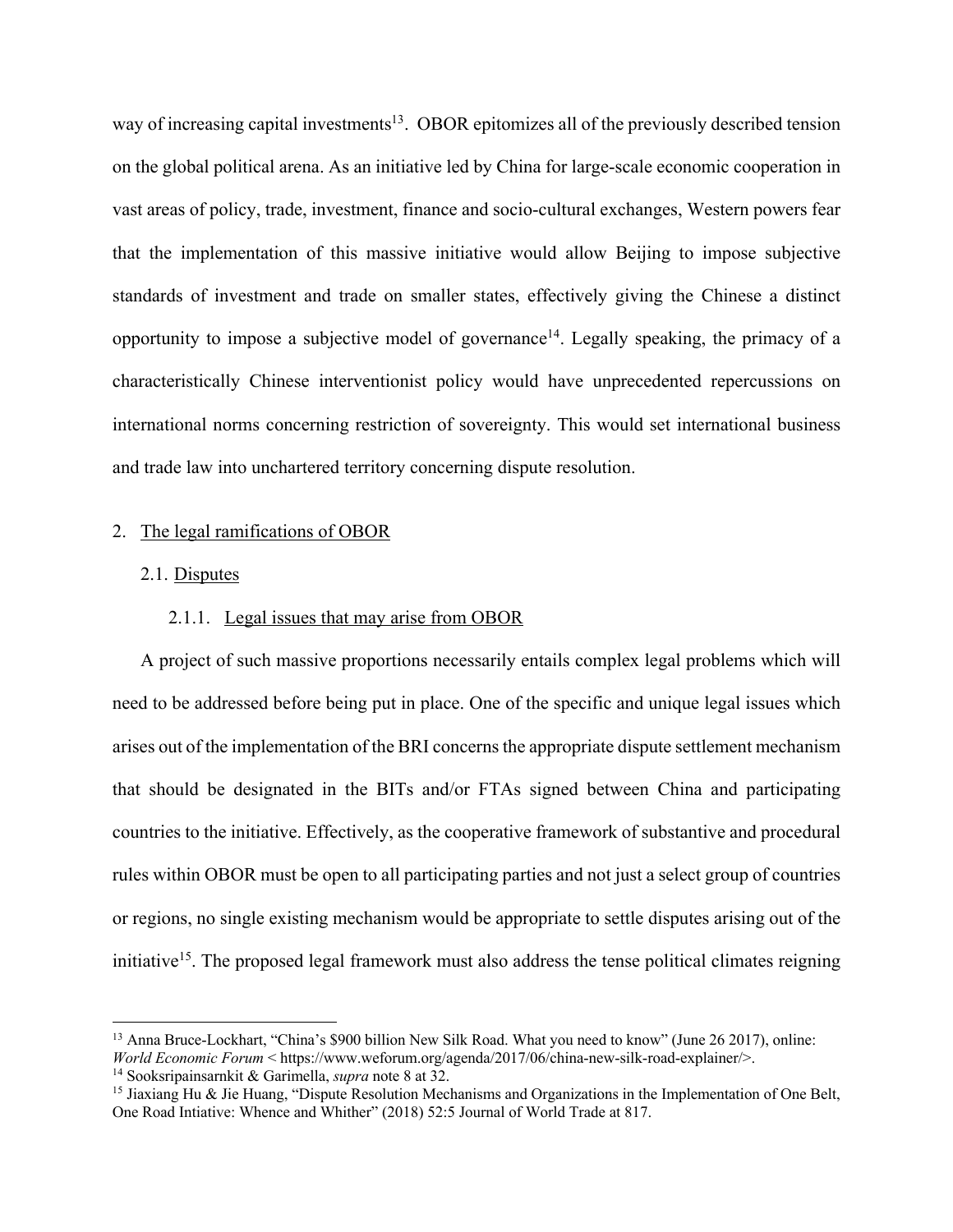in a lot of the countries that will participate in the initiative so that domestic government changes and political coups do not or minimally impede on the financial security of Chinese investments<sup>16</sup>. Furthermore, circumnavigating the different financial systems and currencies will, undoubtedly, prove to be a tough horse to saddle<sup>17</sup>.

#### 2.2. Dispute settlement

# 2.2.1. Existing models of Dispute Settlement Courts explain why OBOR must have its own court for dispute settlement

Currently, the two main bodies used to resolve trade and investment disputes are the WTO's Dispute Settlement Body (DSB) and the International Centre for Settlement of Investment Disputes (ICSID). For both of these, there are incongruencies which make it so that the OBOR initiative cannot fully implement the existing mechanisms in the WTO's DSB and the ICSID.

The WTO'S DSB does not cover 13 partner countries of the BRI and only a select few partner countries who are members of the WTO actually resort to the DSB to solve their commercial litigation cases<sup>18</sup>. Additionally, many of the BRI partner countries are developing or emerging countries with unique legal systems, outside of the common and civil law traditions<sup>19</sup>. As such, there may be discomfort towards the heavy burdens which come with the DSB's litigious tradition, the cross-retaliation system it employs and its complicated rules<sup>20</sup>. Furthermore, the appellate body of the WTO is an essentially disappearing body given that the United States has

<sup>16</sup> *Ibid* at 818. 17 *Ibid*. 18 *Ibid* at 819. 19 *Ibid*. 20 *Ibid*.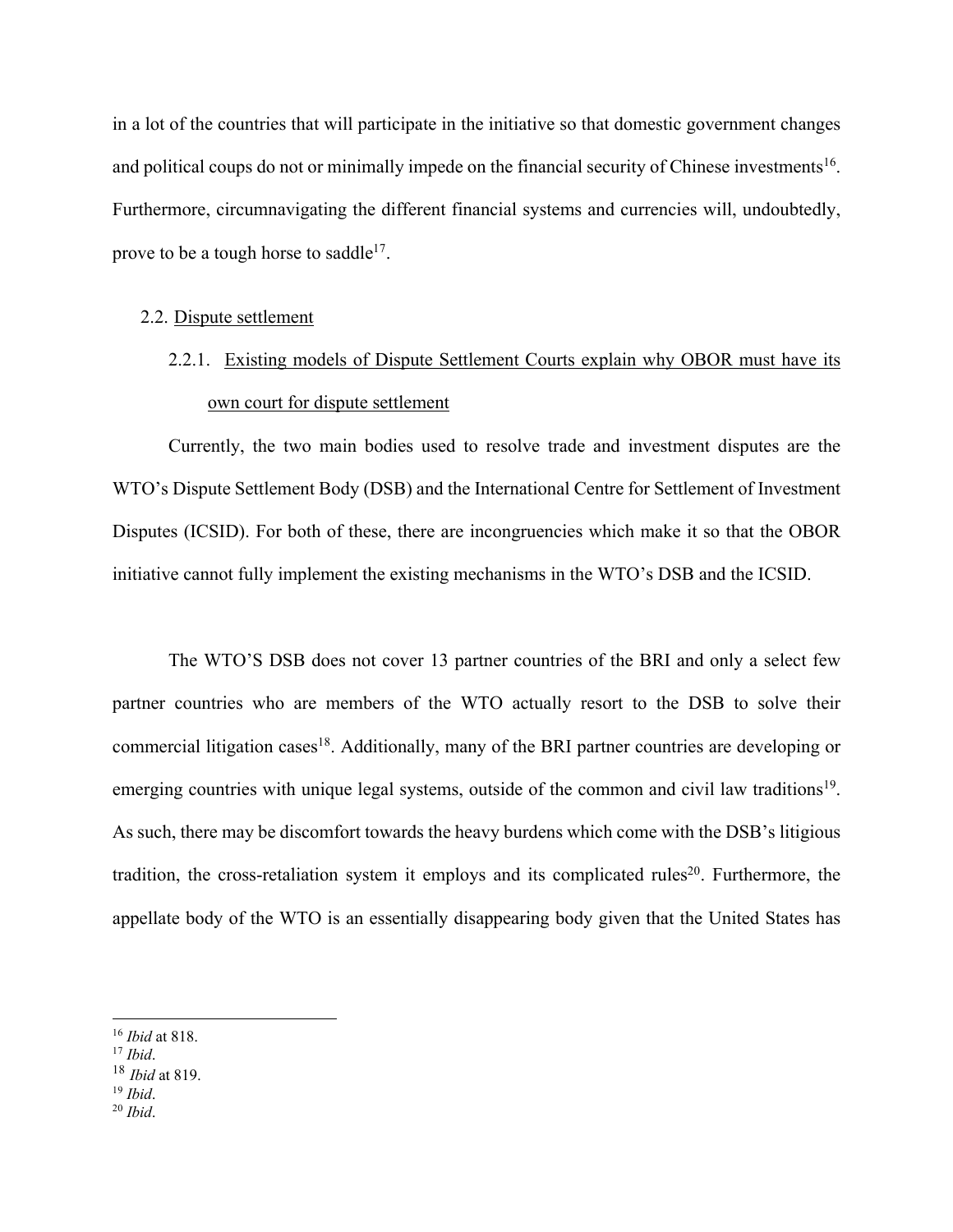blocked the naming of new judges to replace those whose term expired<sup>21</sup>. In December of 2019, there was only one judge left, effectively meaning that the WTO's DSB may be falling to shambles. With uncertainty like this surrounding the DSB, China is better off designing its own DSB.

Integrating the ICSID framework is not an ideal solution for a few reasons. First, ICSID's arbitration decisions are final and rule out the possibility of diplomatic negotiation between two countries, which would run contrary to the OBOR initiative's prerogative that it seeks to create partnerships and not merely just transactional commercial relationships<sup>22</sup>. Secondly, the excessively expensive dispute settlement costs generated by litigation within the framework of the ICSID is inherently unattractive for a lot of the smaller developing countries looking to integrate within the BRI<sup>23</sup>. Finally, the ICSID'S tendency to protect the interests of investors breeds distrust of the arbitrators on the part of the partner countries since most of them would be host countries of foreign direct investments  $(FDI)^{24}$ .

# 2.2.2. China's behavioral issues concerning litigation and arbitration

Besides designing an adequate dispute settlement body which responds to the multilateral concerns surrounding the BRI, China also has major behavioral corrections to address.

<sup>21</sup> Keith Johnson, "How Trump May Finally Kill the WTO" (December 9 2019) , online: *Foreign Policy* 

<sup>&</sup>lt;https://foreignpolicy.com/2019/12/09/trump-may-kill-wto-finally-appellate-body-world-trade-organization/>. <sup>22</sup> Surya Subedi, *International Investment Law: Reconciling Policy and Principle*, 3<sup>rd</sup> ed (Oxford: Hart Publishing, 2016), at 98.

<sup>23</sup> August Reinisch, "*Will the EU's Proposal Concerning an Investment Court System for CETA and TTIP Lead to Enforceable Awards? – The Limits of Modifying the ICSID Convention and the Nature of Investment Arbitration*" (2016) 761:19 Journal of International Economic Law at 768–771. 24 Hu and Huang *supra* note 20 at 820.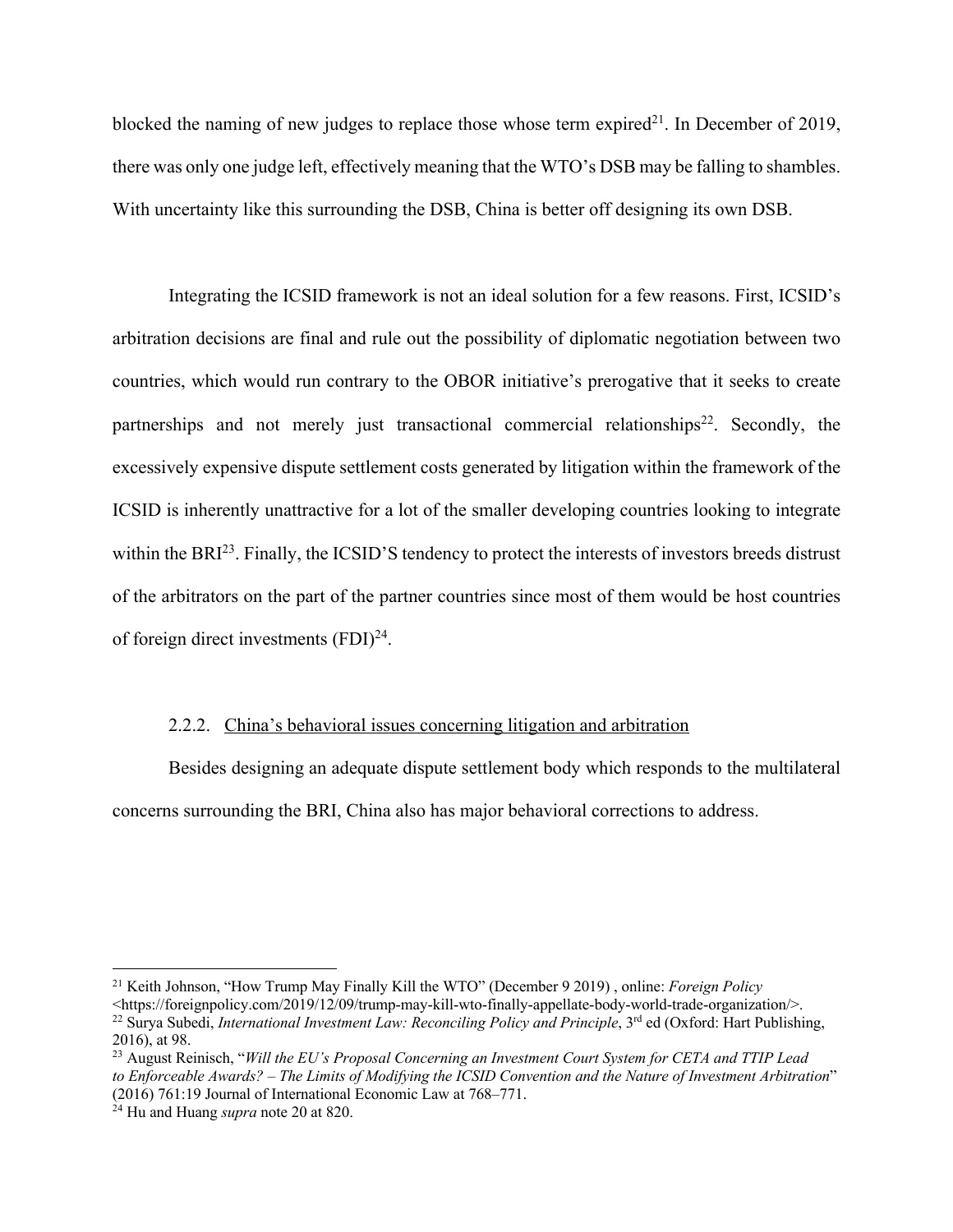In the context of litigation, China has a history of requiring *de facto* reciprocity for judgment recognition and enforcement (JRE) with partners that did not sign a bilateral JRE treaty. *De facto* reciprocity is an excessively restrictive practice for JREs, which limits reciprocity only to when a foreign court has recognized and enforced a judgment in practice<sup>25</sup>. In other words, China does not recognize third party judgments unless the practice is normalized and substantively integrated within the Chinese legal system. Considering that 70% of BRI partner countries have not signed a bilateral JRE treaty with China, there is great uncertainty surrounding China's recognition and implementation of neutral party litigation decisions<sup>26</sup>. The favoured alternative is *de jure* reciprocity, which establishes that a judgment rendered in one country may theoretically be recognized and enforced in the other contracting country<sup>27</sup>. Chinese legal authorities have, however, grown increasingly aware of the distaste of other countries towards their tradition of de facto reciprocity. In the Nanning statement, issued by the second China-ASEAN Justice Forum, participants stated that in the event where two member states of the BRI do not have a JRE treaty and where neither have rejected the JRE due to a lack of reciprocity, "there should be a presumption of reciprocity within the limits of the countries' domestic laws"28. This change of heart can be explained by the tense and fragile politico-economic environment surrounding the BRI described earlier. Indeed, significant hegemonic responsibility befalls China in the context of the BRI and it must show itself willing to be a fair player in order to get partner countries to actually sign on to the initiative<sup>29</sup>. With so much riding on Xi's brainchild for the next few decades of Chinese economic expansion, China must also change its ways.

<sup>25</sup> *Ibid* at 832. 26 *Ibid* at 831. 27 *Ibid*.

<sup>28</sup> *Ibid* at 833. 29 *Ibid* at 835.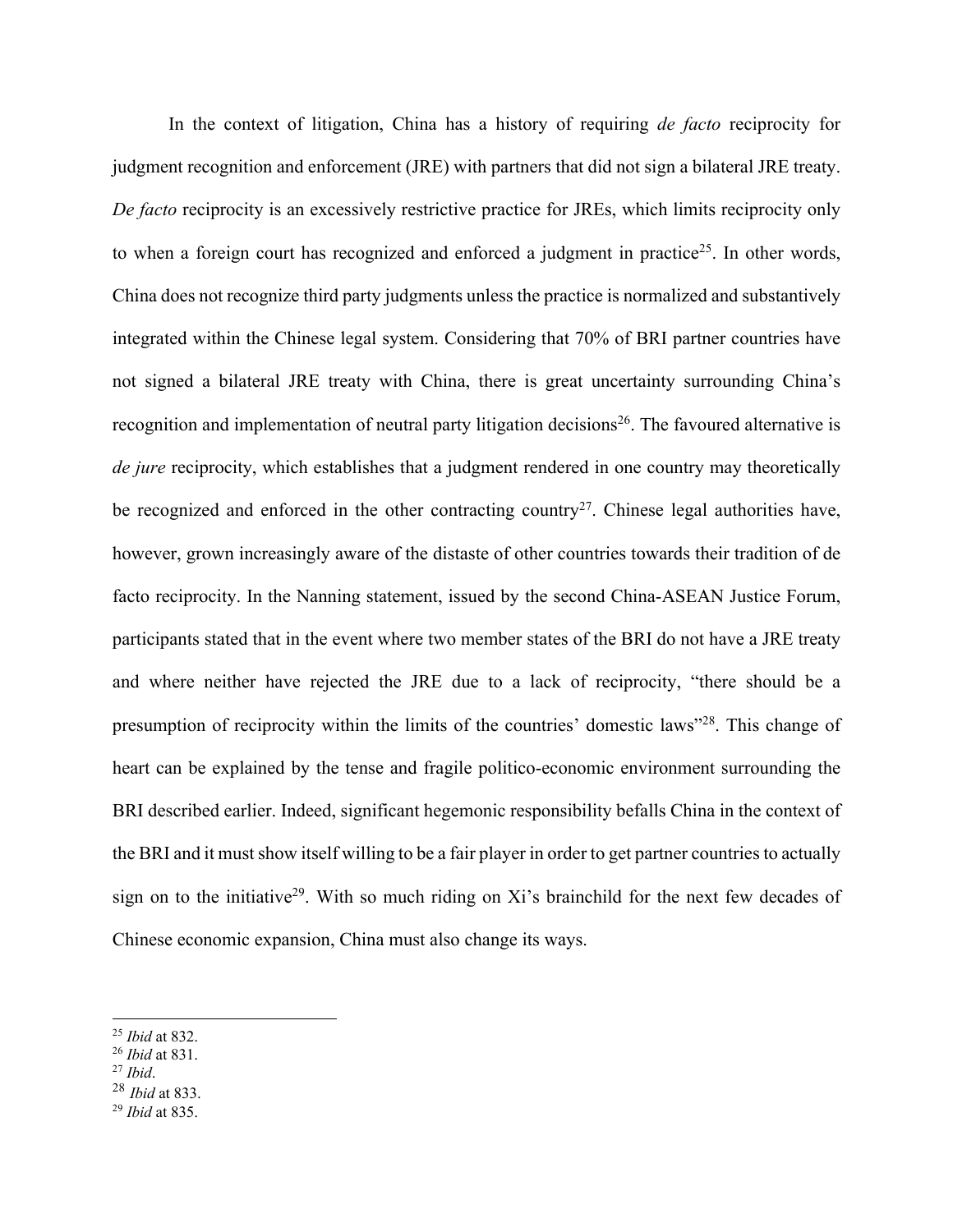Regarding arbitration, China's recognition and enforcement of *ad hoc* arbitration decisions remains a pressing issue for partner countries. Effectively, given that the composition of partner countries alongside the BRI would reflect the most diverse legal systems and traditions, *ad hoc* arbitration, meaning proceedings not administered by national courts and which requires parties to agree on procedure and arbitrators, would be the sensible solution since parties are free to choose applicable law, procedures and administrative support<sup>30</sup>. Traditionally, *ad hoc* arbitration is not allowed in China31. However, in 2017, the Chinese Supreme People's Court advised that this type of arbitration would be permitted for enterprises registered in Free Trade Zones (FTZs), which are special areas contained in a country's sovereign boundaries where the rules of business differ from mainland rules<sup>32</sup>. Admittedly, China is moving towards recognizing *ad hoc* arbitration in its legal system. In fact, this is also seen in the Guangzhou Arbitration Commission's attempt to offer an Internet Arbitration Cloud Platform to conduct online *ad hoc* arbitration through the use of artificial intelligence and digital data service<sup>33</sup>. While not officially designated as the procedure chosen for *ad hoc* arbitration, an online platform could prove itself procedurally efficient and economically interesting for the BRI34.

#### **Conclusion**

In conclusion, only an integral revision of Chinese Arbitration Law and the Civil Procedure Law will allow a coherent approach towards the implementation of a new dispute settlement body

<sup>30</sup> *Ibid* at 834. 31 *Ibid.* 

<sup>32</sup> *Ibid* 

<sup>33</sup> *Ibid*. 34 *Ibid* at 836.